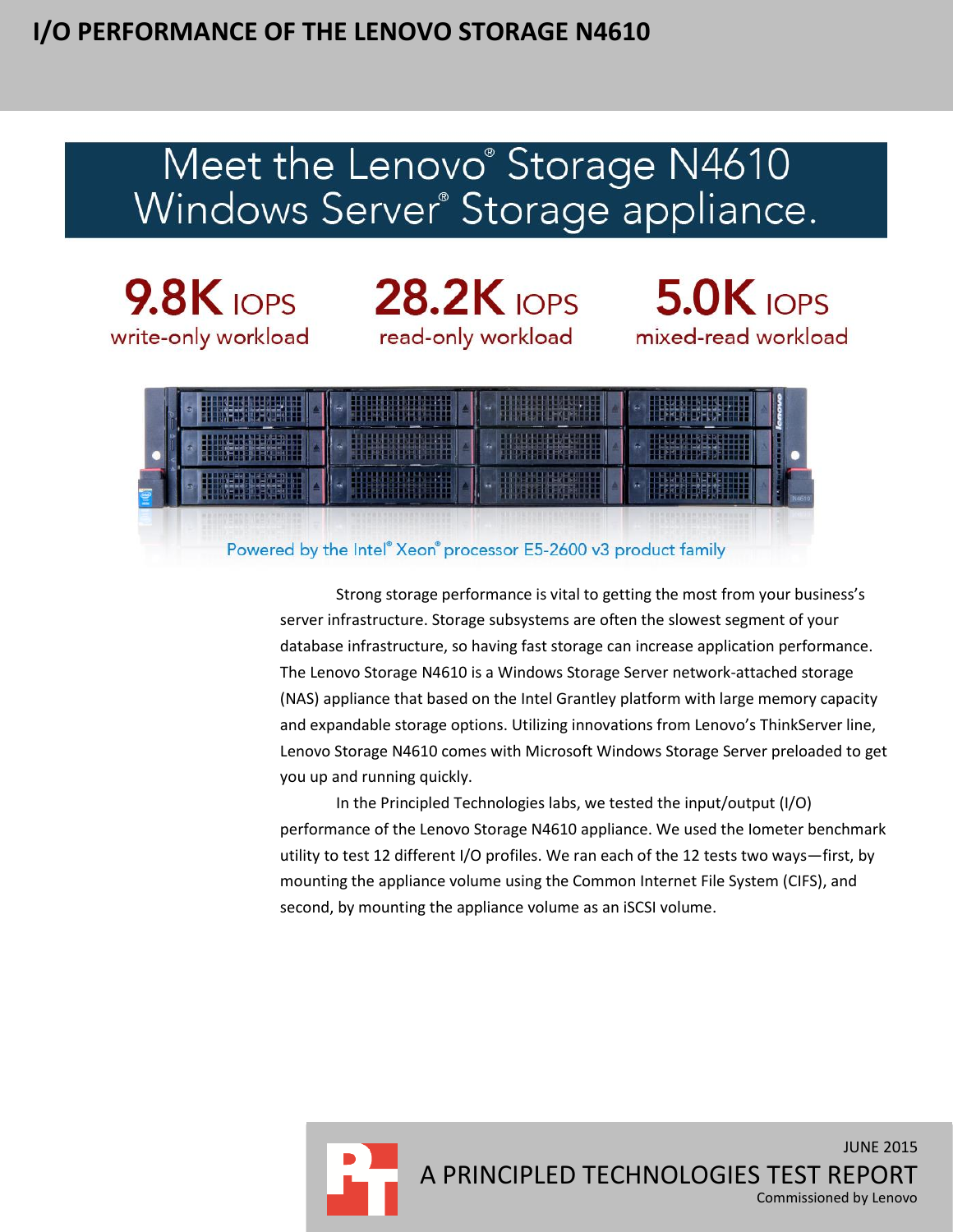### **LENOVO STORAGE N4610 STORAGE DENSITY AND FLEXIBILITY**

The Lenovo Storage N4610 brings together the strengths of the Lenovo ThinkServer innovations and Windows Storage Server 2012 R2, which supports the latest Storage Spaces capabilities, virtualizing your storage environment to provide continuously available file and block storage. It offers many advantages:

- **Storage density.** With up to 12 drive bays, Lenovo Storage N4610 can provide up to 72 TB of internal storage. If that isn't enough, the N4610 is interoperable with the ThinkServer SA120 JBOD, which expands storage capacity and supports tiering and caching. With tiering and caching, you can improve performance by allowing frequently accessed data to reside on faster storage while maintaining good capacity.
- **Flexibility.** Lenovo AnyFabric and AnyRAID technology give you up to four 10Gb Ethernet ports and choice of RAID adapter, without using any PCIe slots. Using Lenovo AnyRAID design, you can integrate data protection in a fault-tolerant design, which helps reduce downtime while keeping your data secure and available.
- **Processing power.** The Lenovo Storage N4610 uses the latest Intel Grantley platform, which supports the new Haswell processors and C610 series chipset.
- **Reliability.** Because the N4610 uses ThinkServer technology, it can run at 45 degrees Celsius (113 degrees Fahrenheit) for days with no performance degradation. <sup>1</sup> The appliance also boasts the following high-reliability features: Error Correcting Code (ECC) memory, hot-swap hard disk drive and SSD capability, and hot-swap/redundant power and cooling.
- **Convenience.** Microsoft Windows Storage Server comes preloaded on the N4610, saving you time.

Learn more about Lenovo Storage N4610 at

[shop.lenovo.com/us/en/systems/storage/nas/LenovoStorage/n4610/.](http://shop.lenovo.com/us/en/systems/storage/nas/lenovostorage/n4610/)

### **ABOUT MICROSOFT WINDOWS STORAGE SERVER 2012 R2**

Lenovo Storage N4610 takes advantage of the latest features available in Windows Storage Server 2012 R2. Enhancements include the following:

> **Failover clustering.** Improvements to virtual machine availability, Cluster Shared Volumes (CSV), dynamic cluster quorums, cluster node health detection, deployment, updating and monitoring.

l

<sup>&</sup>lt;sup>1</sup> See the Principled Technologies report, "Lenovo ThinkServer RD650: Continuous performance in extreme temperatures," available a[t www.principledtechnologies.com/Lenovo/RD650\\_extreme\\_heat\\_1214.pdf.](http://www.principledtechnologies.com/Lenovo/RD650_extreme_heat_1214.pdf)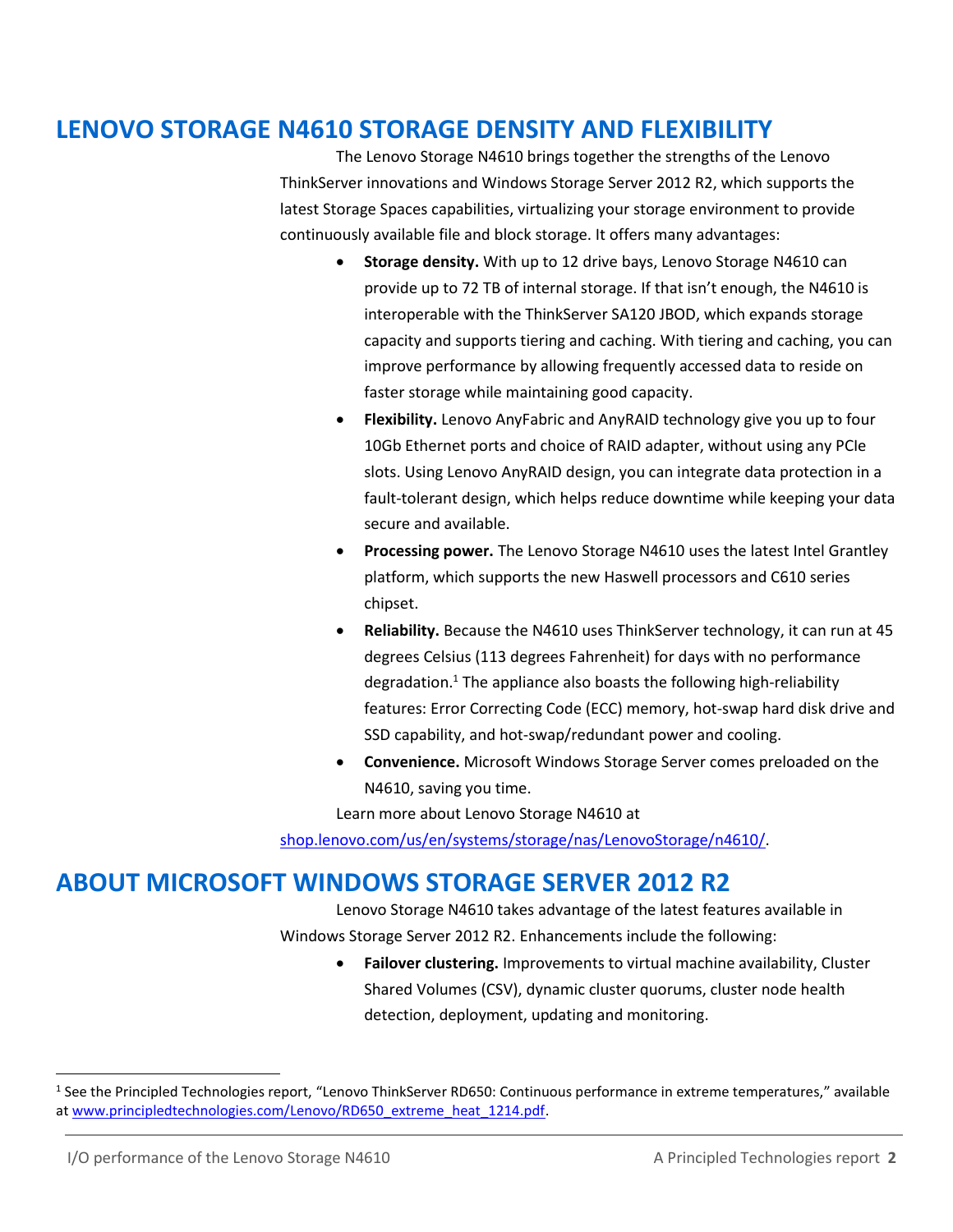- **DFS replication.** Increases in scalability, the ability to do database cloning and corruption recovery, a Windows PowerShell module, a new WMI provider, faster replication on high-bandwidth connections, and recovery tools for conflicts.
- **Storage Spaces.** Storage tiering, SSD write-back caches for storage spaces, parity storage spaces on failover clusters, dual parity storage spaces, and faster rebuilding of storage spaces after disk failures.
- **Data deduplication.** Support for Cluster Shared Volumes and deduplication of live Virtual Desktop Infrastructure (VDI) VMs that reside on a file server connected via SMB.

To learn more about Windows Server 2012 R2, visit [https://technet.microsoft.com/en-us/library/jj643303.aspx.](https://technet.microsoft.com/en-us/library/jj643303.aspx)

### **THE DIFFERENCE BETWEEN CIFS AND ISCSI**

CIFS is a NAS technology that presents storage volumes to a server via the network as a file share. The server or storage appliance that holds the shared volume is responsible for all file system tasks. Windows Storage Server 2012 R2 uses the SMB 3.0 protocol that we leveraged for our testing. SMB 3.0 offers several features including automatic path discovery, automatic multipathing, and transparent failover technologies.

With iSCSI connections, however, the client accesses the storage on the storage appliance as a block device, not a file share. The machine accessing the storage is then responsible for all file-system tasks. The storage appliance has no direct control over the contents of its volume.

# **OUR TESTING**

To measure the I/O performance of the Lenovo Storage N4610, we used the Iometer benchmark utility to synthetically emulate 12 I/O profiles, which we selected to represent a broad I/O spectrum. We tested each profile twice, once using a CIFS connection and once using an iSCSI connection. (For the configuration details of our test servers and storage, se[e Appendix A.](#page-9-0) For the details of our test procedure and information about Iometer, see [Appendix B.](#page-11-0))

We began by installing Windows Server 2012 R2 and all relevant updates on the RD530 server that drove the Iometer workload. We then installed Iometer and created the Iometer test file (200 GB) on the Lenovo Storage N4610 volume.

Figure 1 illustrates our test bed.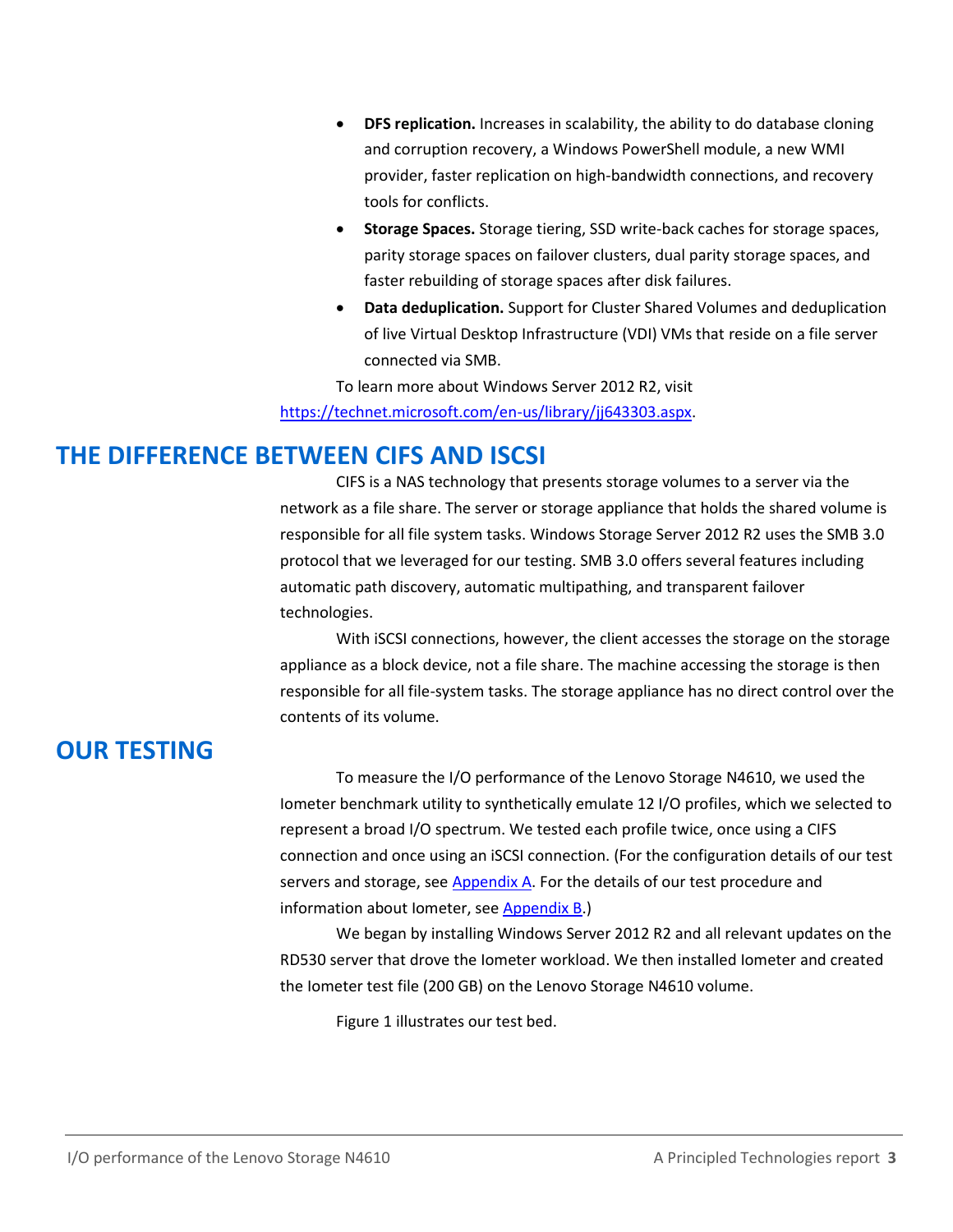

#### **Figure 1: Test bed diagram.**

#### **CIFS testing**

We connected the Iometer server to the N4610 appliance via CIFS and used Iometer to run 12 I/O profiles. We used four different access specifications tested each with three different block sizes. For all 12 profiles, we used a single worker, and set the number of outstanding I/Os to 64. Figure 2 summarizes our results.

| Access specification name and block size | <b>IOPS</b> | Latency | <b>Throughput</b> |
|------------------------------------------|-------------|---------|-------------------|
| 100% writes, 100% sequential, 32KB       | 9,778.90    | 6.54    | 320.43            |
| 100% writes, 100% sequential, 64KB       | 7,623.27    | 8.39    | 499.60            |
| 100% writes, 100% sequential, 128KB      | 6,219.89    | 10.29   | 815.25            |
| 100% reads, 100% sequential, 32KB        | 28,213.96   | 2.27    | 924.51            |
| 100% reads, 100% sequential, 64KB        | 17,536.79   | 3.65    | 1,149.29          |
| 100% reads, 100% sequential, 128KB       | 8,962.90    | 7.14    | 1,174.79          |
| 80% reads/20% writes, 100% random, 2KB   | 4,959.67    | 12.90   | 10.16             |
| 80% reads/20% writes, 100% random, 4KB   | 4,896.74    | 13.07   | 20.06             |
| 80% reads/20% writes, 100% random, 8KB   | 4,759.60    | 13.44   | 38.99             |
| 67% reads/33% writes, 100% random, 2KB   | 4,543.12    | 14.09   | 9.30              |
| 67% reads/33% writes, 100% random, 4KB   | 4,519.47    | 14.16   | 18.51             |
| 67% reads/33% writes, 100% random, 8KB   | 4,467.65    | 14.32   | 36.60             |

**Figure 2: Iometer results for the Lenovo Storage N4610 connected via CIFS.**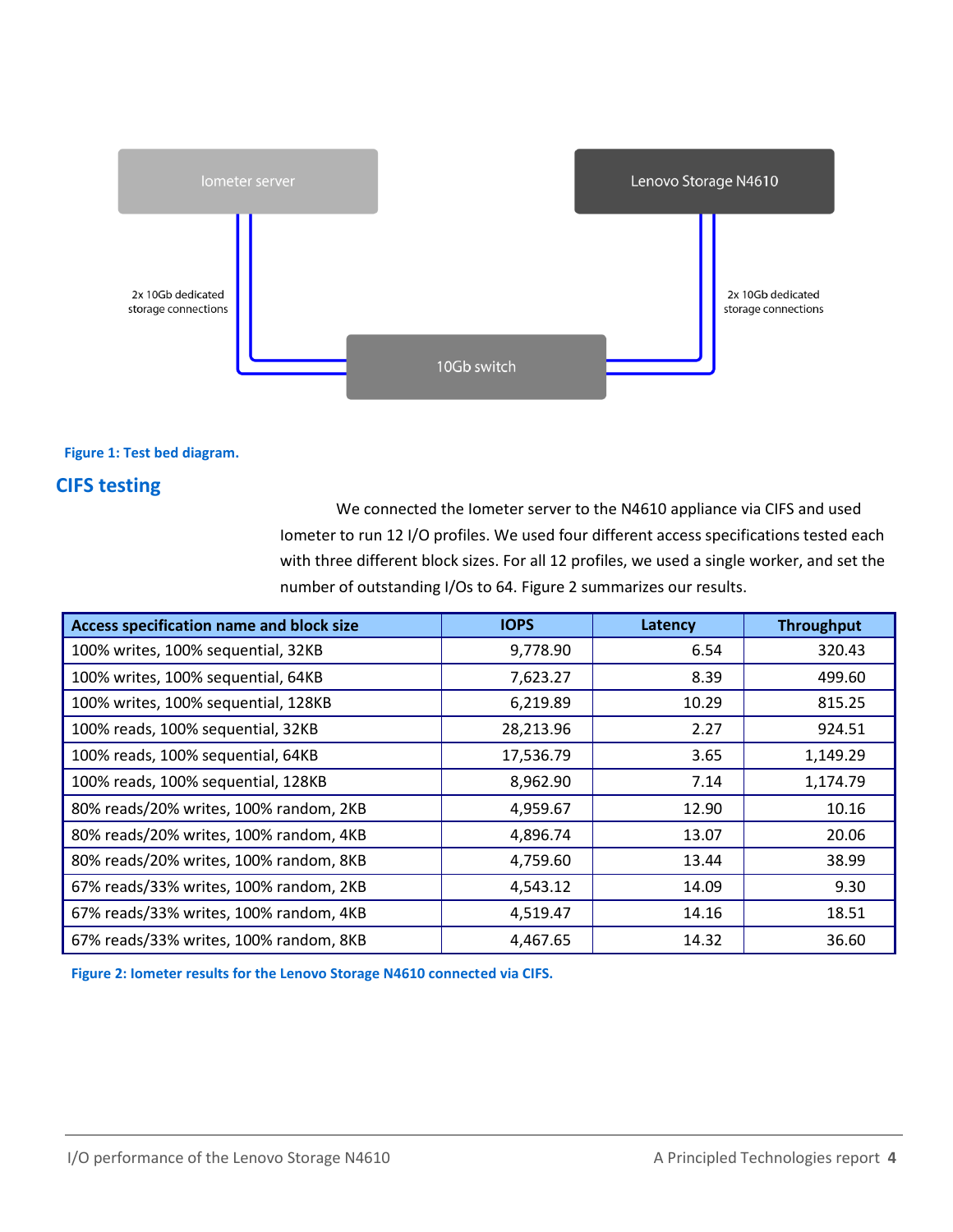As Figures 3 and 4 show, for the two sequential access specifications in our CIFS testing, the number of IOPS increased as the block size decreased. Halving the block size from 128 KB to 64 KB increased IOPS by 23 percent in the 100 percent writes test and by 96 percent in the 100 percent reads test. Halving the block size from 64 KB to 32 KB increased IOPS by 28 percent in the 100 percent writes test and by 61 percent in the 100 percent reads test.



**Figure 3: CIFS Iometer results for 100% writes, 100% sequential access specification at the three block sizes we tested.**

**Figure 4: CIFS Iometer results for 100% reads, 100% sequential access specification at the three block sizes we tested.**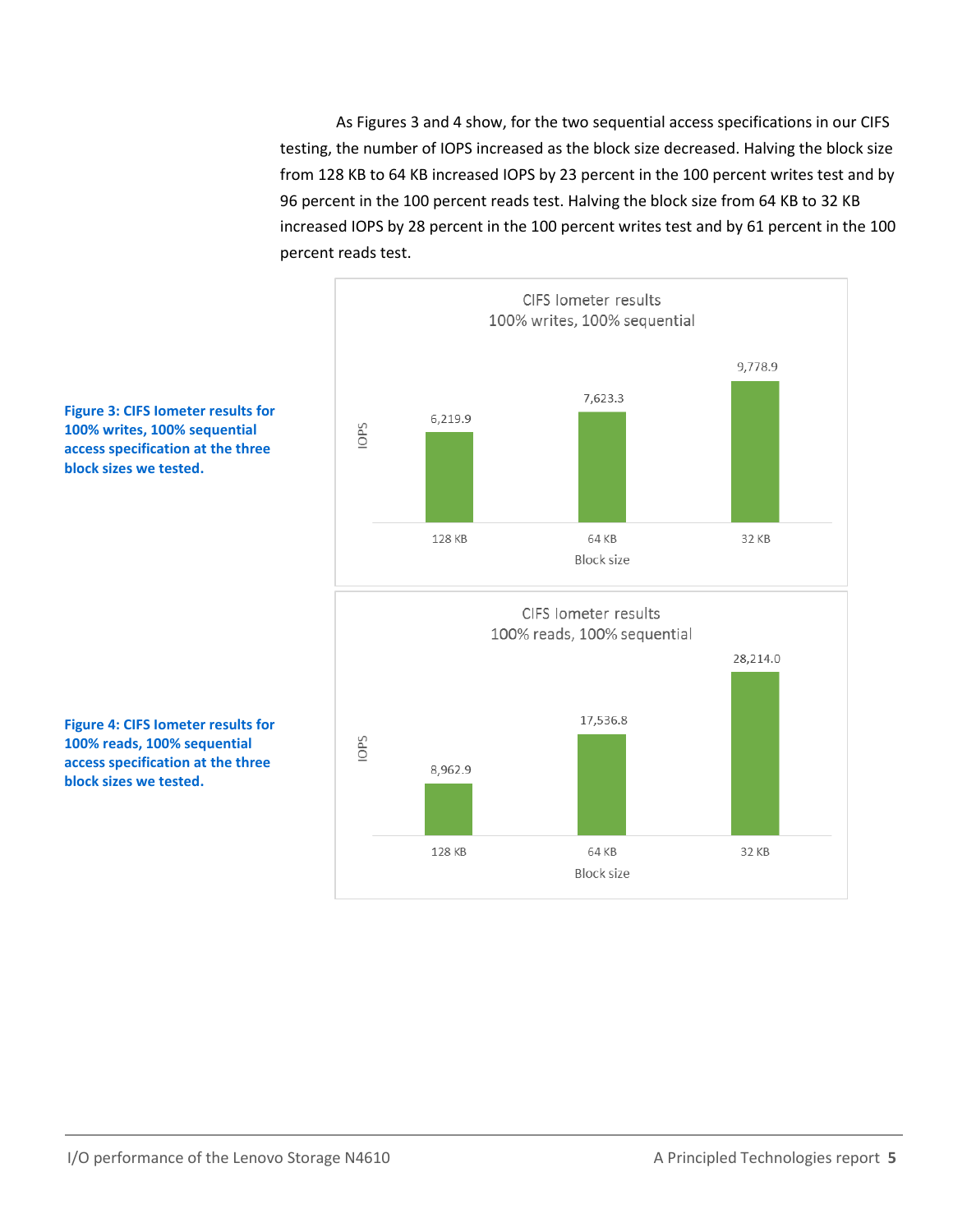As Figures 5 and 6 show, in two random access specifications in our CIFS testing, the number of IOPS increased much less dramatically as the block size decreased. Halving the block size from 8 KB to 4 KB increased IOPS by 3 percent in the 80 percent reads/20 percent writes test and by only 1 percent in the 67 percent reads/33 percent writes test. Halving the block size from 4 KB to 2 KB increased IOPS by 1 percent in the 80 percent reads/20 percent writes test and by less than 1 percent in the 67 percent reads/33 percent writes test.



**Figure 5: CIFS Iometer results for 80% reads/20% writes, 100% random access specification at the three block sizes we tested.**

**Figure 6: CIFS Iometer results for 67% reads/33% writes, 100% random access specification at the three block sizes we tested.**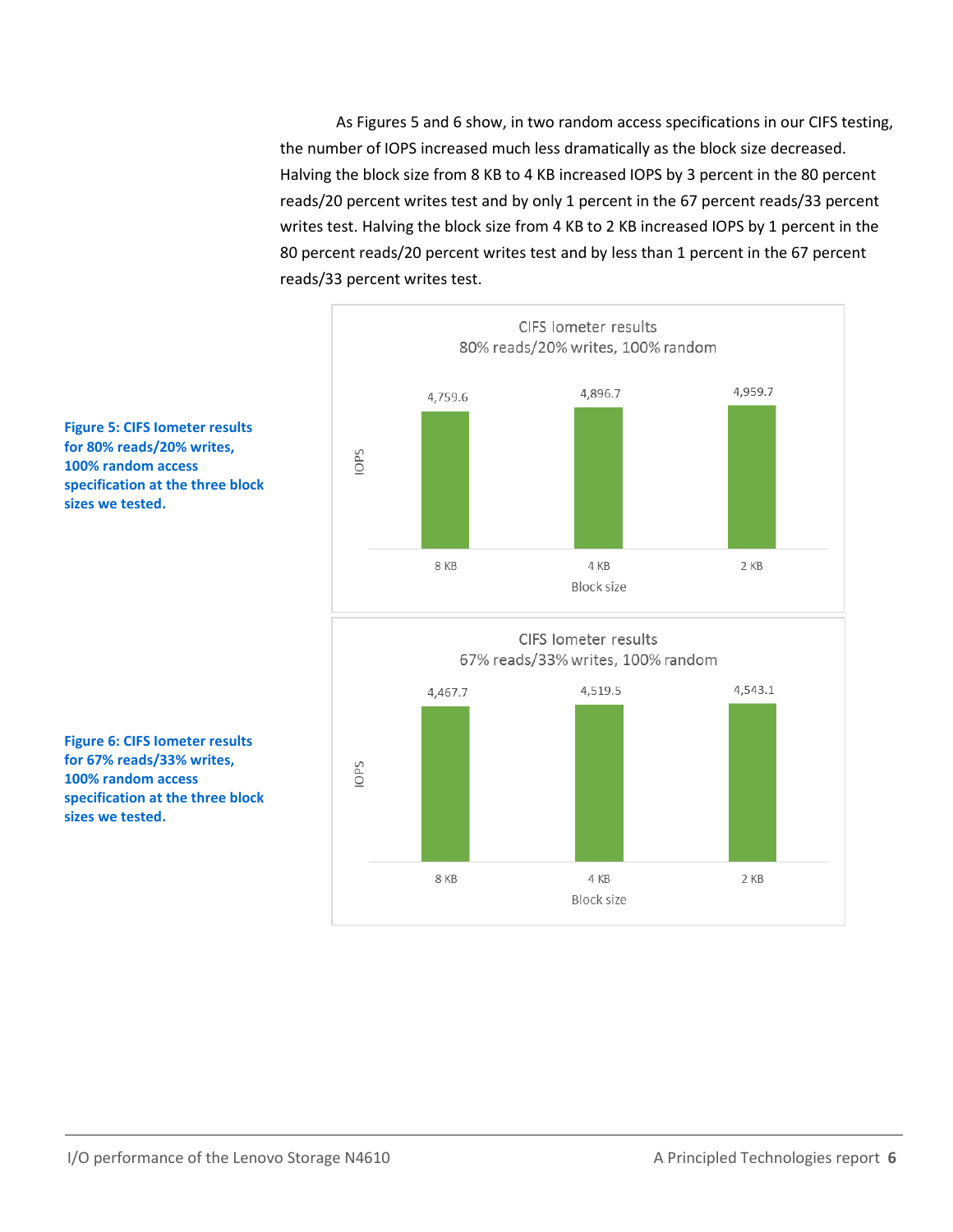#### **ISCSI testing**

Next, we connected the Iometer server to the N4610 via iSCSI, and ran the same 12 I/O profiles using Iometer. For all profiles, we used one worker, and set the number of outstanding I/Os to 64. Figure 7 summarizes our results.

| Access specification name and block size | <b>IOPS</b> | Latency | <b>Throughput</b> |
|------------------------------------------|-------------|---------|-------------------|
| 100% writes, 100% sequential, 32KB       | 5,570.61    | 11.49   | 182.54            |
| 100% writes, 100% sequential, 64KB       | 3,862.36    | 16.57   | 253.12            |
| 100% writes, 100% sequential, 128KB      | 3,503.24    | 18.27   | 459.18            |
| 100% reads, 100% sequential, 32KB        | 15,861.66   | 4.03    | 519.75            |
| 100% reads, 100% sequential, 64KB        | 10,432.28   | 6.13    | 683.69            |
| 100% reads, 100% sequential, 128KB       | 7,462.63    | 8.57    | 978.14            |
| 80% reads/20% writes, 100% random, 2KB   | 1,716.64    | 37.28   | 3.52              |
| 80% reads/20% writes, 100% random, 4KB   | 1,820.35    | 35.16   | 7.46              |
| 80% reads/20% writes, 100% random, 8KB   | 1,914.72    | 33.42   | 15.69             |
| 67% reads/33% writes, 100% random, 2KB   | 1,957.44    | 32.69   | 4.01              |
| 67% reads/33% writes, 100% random, 4KB   | 1,808.10    | 35.39   | 7.41              |
| 67% reads/33% writes, 100% random, 8KB   | 1,839.00    | 34.80   | 15.07             |

**Figure 7: Iometer results for the Lenovo Storage N4610 connected via iSCSI.** 

As Figures 8 and 9 show, for the two sequential access specifications in our iSCSI testing, the number of IOPS increased as the block size decreased. Halving the block size from 128 KB to 64 KB increased IOPS by 10 percent in the 100 percent writes test and by 40 percent in the 100 percent reads test. Halving the block size from 64 KB to 32 KB increased IOPS by 44 percent in the 100 percent writes test and by 52 percent in the 100 percent reads test.



**Figure 8: ISCSI Iometer results for 100% writes, 100% sequential access specification at the three block sizes we tested.**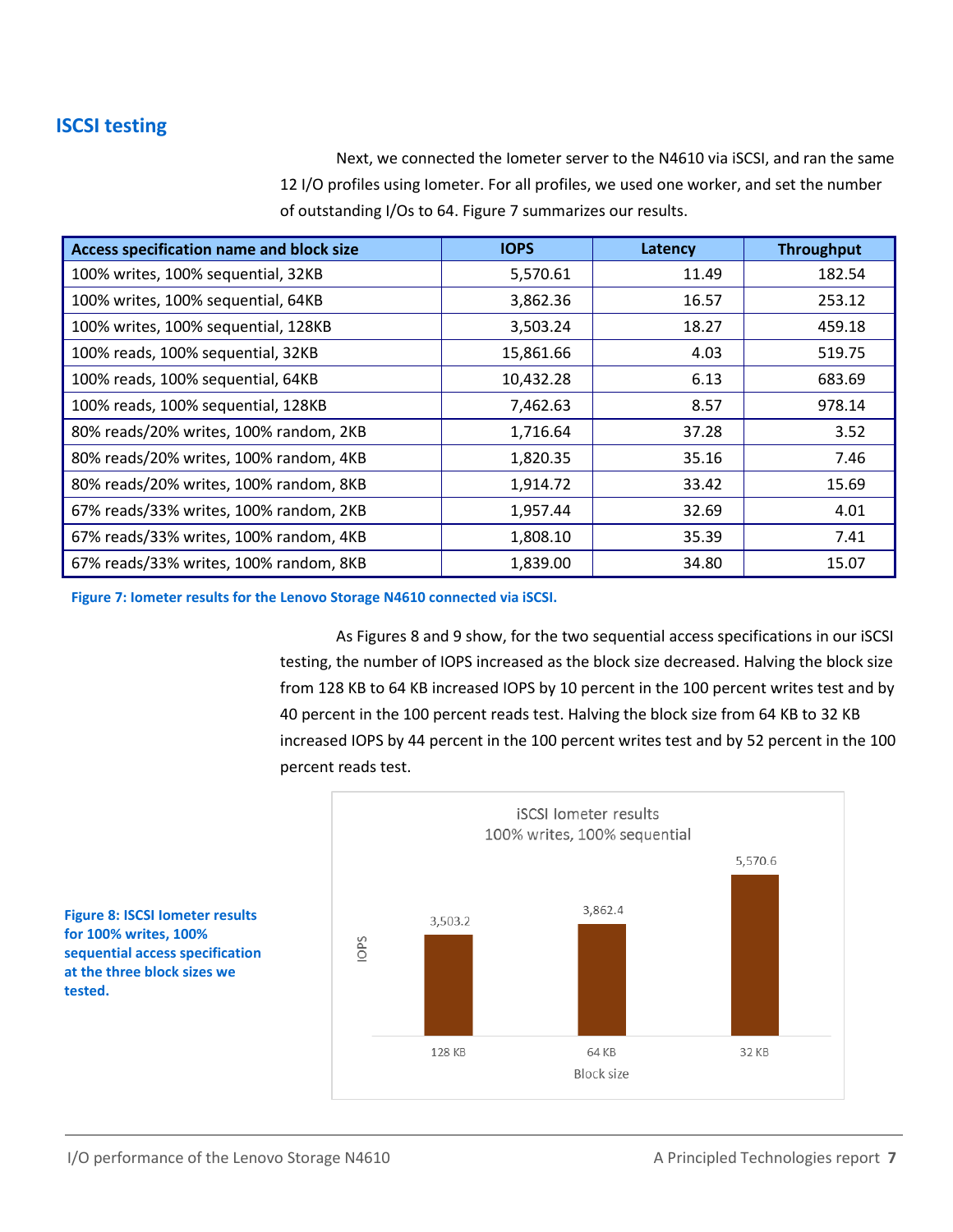

As Figure 10 shows, in the 80 percent reads/20 percent writes random access iSCSI test, the number of IOPS decreased as the block size decreased. Halving the block size from 8 KB to 4 KB decreased IOPS by 5 percent and halving the block size from 4 KB to 2 KB decreased IOPS by 6 percent.



**Figure 10: ISCSI Iometer results for 80% reads/20% writes, 100% random access specification at the three block sizes we tested.**

**Figure 9: ISCSI Iometer results** 

**sequential access specification at the three block sizes we** 

**for 100% reads, 100%** 

**tested.**

As Figure 11 shows, in the 67 percent reads/33 percent writes random access iSCSI test, halving the block size from 8 KB to 4 KB decreased IOPS by 5 percent and halving the block size from 4 KB to 2 KB increased IOPS by 8 percent.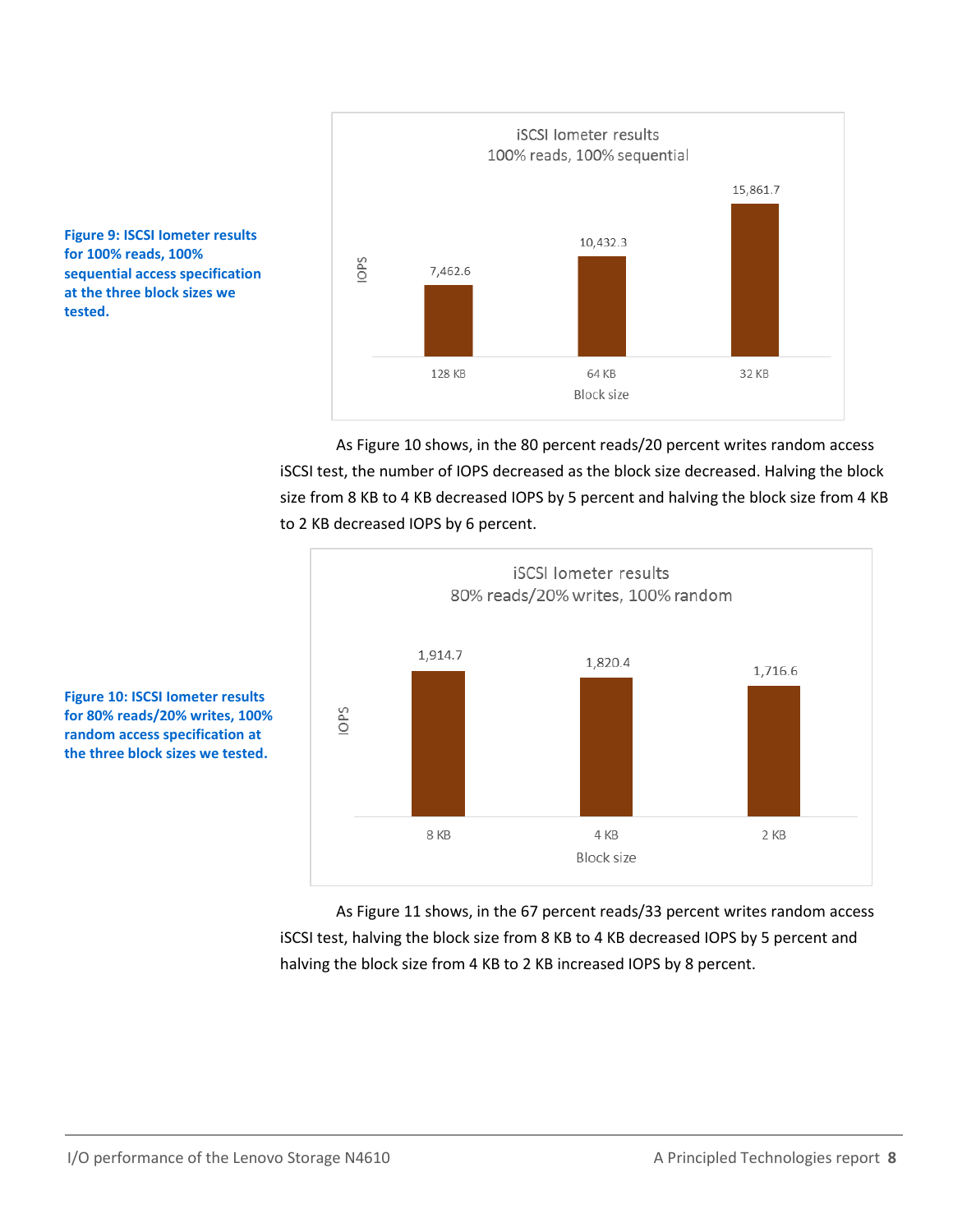

**Figure 11: ISCSI Iometer results for 67% reads/33% writes, 100% random access specification at the three block sizes we tested.**

## **CONCLUSION**

In the Principled Technologies labs, we measured the performance the Lenovo Storage N4610 appliance delivered across 12 different I/O profiles in two storage configurations, one with the appliance volume mounted using the Common Internet File System (CIFS) and one with the appliance volume mounted as an iSCSI volume.

Along with delivering high storage capacity, the Lenovo Storage N4610 also leverages the processing power of the Intel Grantley platform. In addition, it provides Lenovo ThinkServer technologies, and saves you time by having Microsoft Windows Storage Server preloaded.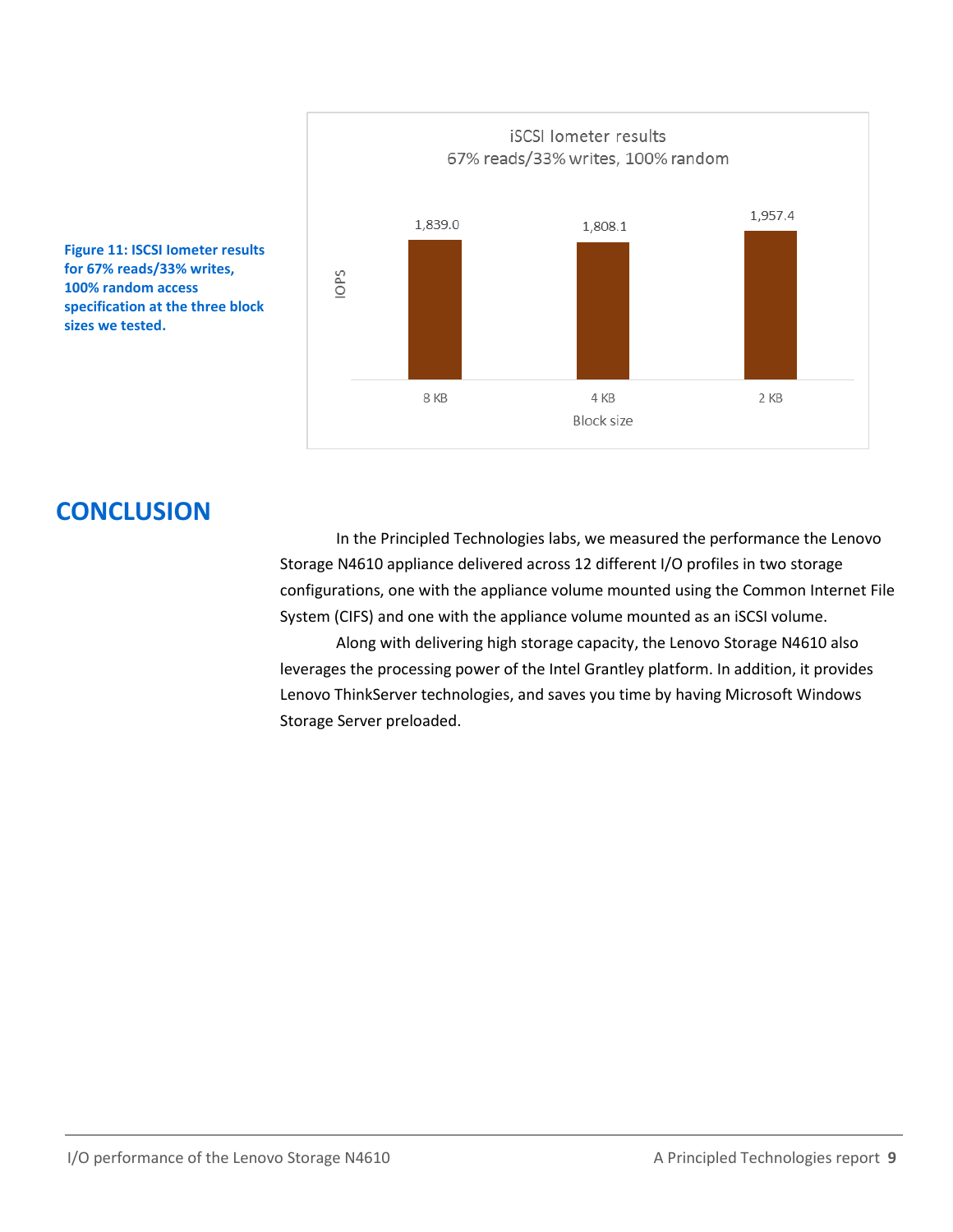# <span id="page-9-0"></span>**APPENDIX A – DETAILED SERVER CONFIGURATION**

Figure 11 provides detailed configuration information for the test systems.

| <b>System</b>                     | <b>Lenovo ThinkServer RD530</b>                    | <b>Lenovo Storage N4610</b>                      |  |  |
|-----------------------------------|----------------------------------------------------|--------------------------------------------------|--|--|
| General                           |                                                    |                                                  |  |  |
| Number of processor packages      | 2                                                  | 1                                                |  |  |
| Number of cores per processor     | 6                                                  | 8                                                |  |  |
| Number of hardware threads per    | $\overline{2}$                                     | 2                                                |  |  |
| core                              |                                                    |                                                  |  |  |
| System power management policy    | <b>Balanced</b>                                    | <b>Balanced</b>                                  |  |  |
| <b>CPU</b>                        |                                                    |                                                  |  |  |
| Vendor                            | Intel                                              | Intel                                            |  |  |
| Name                              | Xeon                                               | Xeon                                             |  |  |
| Model number                      | E5-26400                                           | E5-2640 v3                                       |  |  |
| Stepping                          | 7                                                  | $\overline{2}$                                   |  |  |
| Socket type                       | <b>FCLGA2011</b>                                   | FCLGA2011-3                                      |  |  |
| Core frequency (GHz)              | 2.5                                                | 2.6                                              |  |  |
| <b>Bus frequency</b>              | 7.2 GT/s                                           | $8$ GT/s                                         |  |  |
| L1 cache                          | 32 KB + 32 KB (per core)                           | 32 KB + 32 KB (per core)                         |  |  |
| L <sub>2</sub> cache              | 256KB (per core)                                   | 256KB (per core)                                 |  |  |
| L3 cache                          | 15 MB (shared)                                     | 20 MB (shared)                                   |  |  |
| Platform                          |                                                    |                                                  |  |  |
| Vendor and model number           | Lenovo ThinkServer RD530                           | Lenovo Storage N4610                             |  |  |
| <b>BIOS</b> name and version      | Lenovo 2.05                                        | PB2TS133 1.33.0                                  |  |  |
| <b>BIOS settings</b>              | Default                                            | Default                                          |  |  |
| <b>Memory modules</b>             |                                                    |                                                  |  |  |
| Total RAM in system (GB)          | 64 GB                                              | 8 GB                                             |  |  |
| Vendor and model number           | SK Hynix HMT31GR7CFR4C-PB                          | SK Hynix HMA41GR7MFR4N-TF                        |  |  |
| <b>Type</b>                       | PC3-12800R                                         | PC4-2133P                                        |  |  |
| Speed (MHz)                       | 1600                                               | 2133                                             |  |  |
| Speed running in the system (MHz) | 1333                                               | 1866                                             |  |  |
| Size (GB)                         | 8                                                  | 8                                                |  |  |
| Number of RAM module(s)           | 8                                                  | 1                                                |  |  |
| Chip organization                 | Double-sided                                       | Double-sided                                     |  |  |
| Rank                              | Dual                                               | Single                                           |  |  |
| <b>RAID controller</b>            |                                                    |                                                  |  |  |
| Vendor and model number           | LSI <sup>®</sup> MegaRAID <sup>®</sup> SAS 9260-8i | Lenovo ThinkServer RAID 720ix<br>AnyRAID Adapter |  |  |
| Firmware version                  | 2.120.183-141                                      | 24.6.0-0040                                      |  |  |
| <b>Hard drives 1</b>              |                                                    |                                                  |  |  |
| Vendor and model number           | Seagate® ST9146802SS                               | Seagate ST4000NM0023                             |  |  |
| Number of drives                  | $\overline{2}$                                     | 12                                               |  |  |
| Size (GB)                         | 146GB                                              | 4TB                                              |  |  |
|                                   |                                                    |                                                  |  |  |
| <b>RPM</b>                        | 10000                                              | 7200                                             |  |  |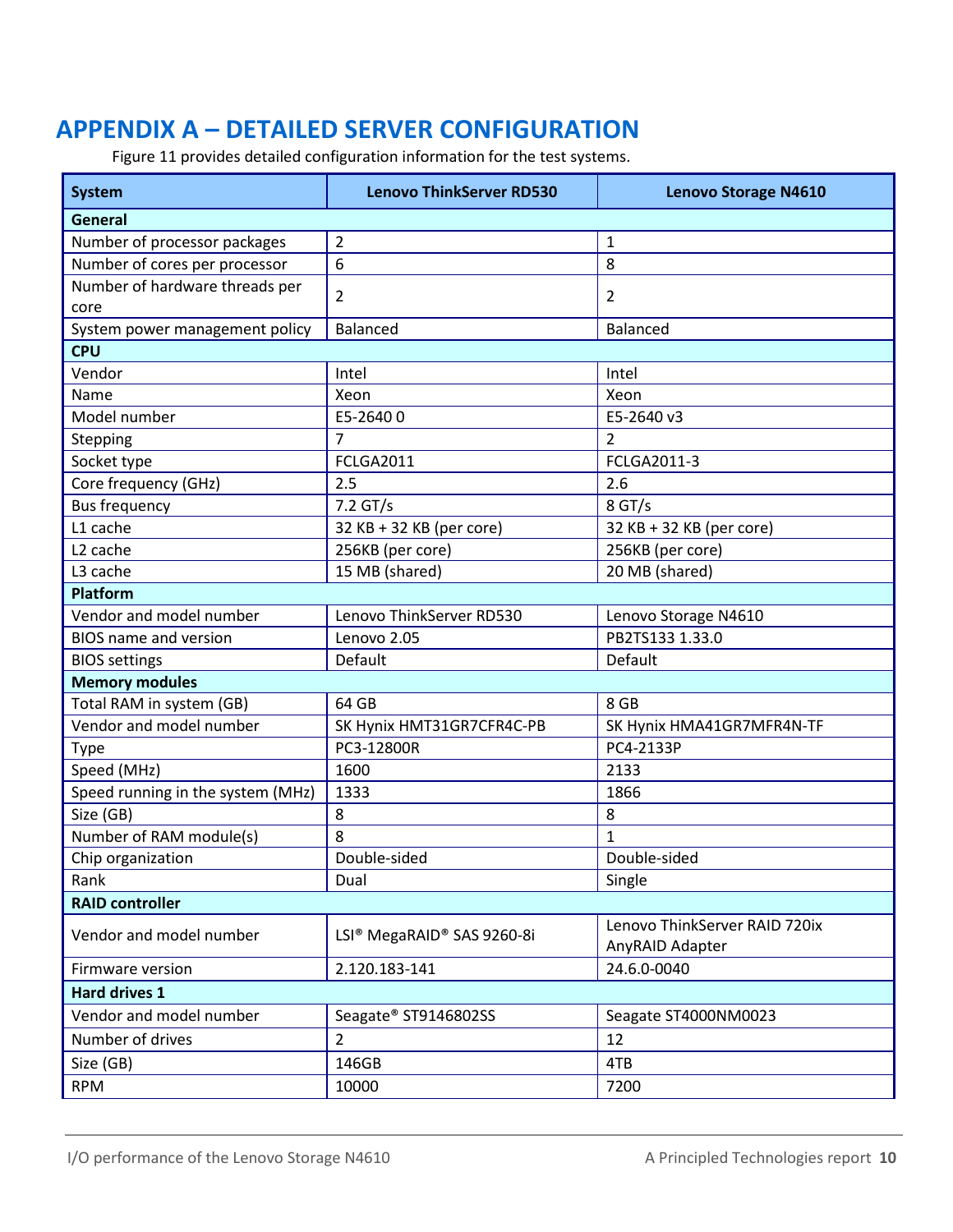| <b>System</b>               | <b>Lenovo ThinkServer RD530</b> | <b>Lenovo Storage N4610</b>          |  |  |
|-----------------------------|---------------------------------|--------------------------------------|--|--|
| <b>Type</b>                 | SAS                             | SAS                                  |  |  |
| Hard drives 2               |                                 |                                      |  |  |
| Vendor and model number     | N/A                             | Seagate ST9500620NS                  |  |  |
| Number of drives            | N/A                             | 2                                    |  |  |
| Size (GB)                   | N/A                             | 500GB                                |  |  |
| <b>RPM</b>                  | N/A                             | 7200                                 |  |  |
| <b>Type</b>                 | N/A                             | SATA                                 |  |  |
| <b>Networking adapter 1</b> |                                 |                                      |  |  |
| Vendor and model number     | <b>Intel I350</b>               | Lenovo ThinkServer I350-T4 AnyFabric |  |  |
| Speed                       | 1G <sub>b</sub>                 | 1G <sub>b</sub>                      |  |  |
| <b>Networking adapter 2</b> |                                 |                                      |  |  |
| Vendor and model number     | Intel X540-T2                   | Intel X540-T2                        |  |  |
| Speed                       | 10Gb                            | 10 <sub>6</sub>                      |  |  |
| <b>Networking adapter 3</b> |                                 |                                      |  |  |
| Vendor and model number     | <b>Intel 82574L</b>             | N/A                                  |  |  |
| Speed                       | 1G <sub>b</sub>                 | N/A                                  |  |  |

**Figure 11: Detailed configuration information for the test systems.**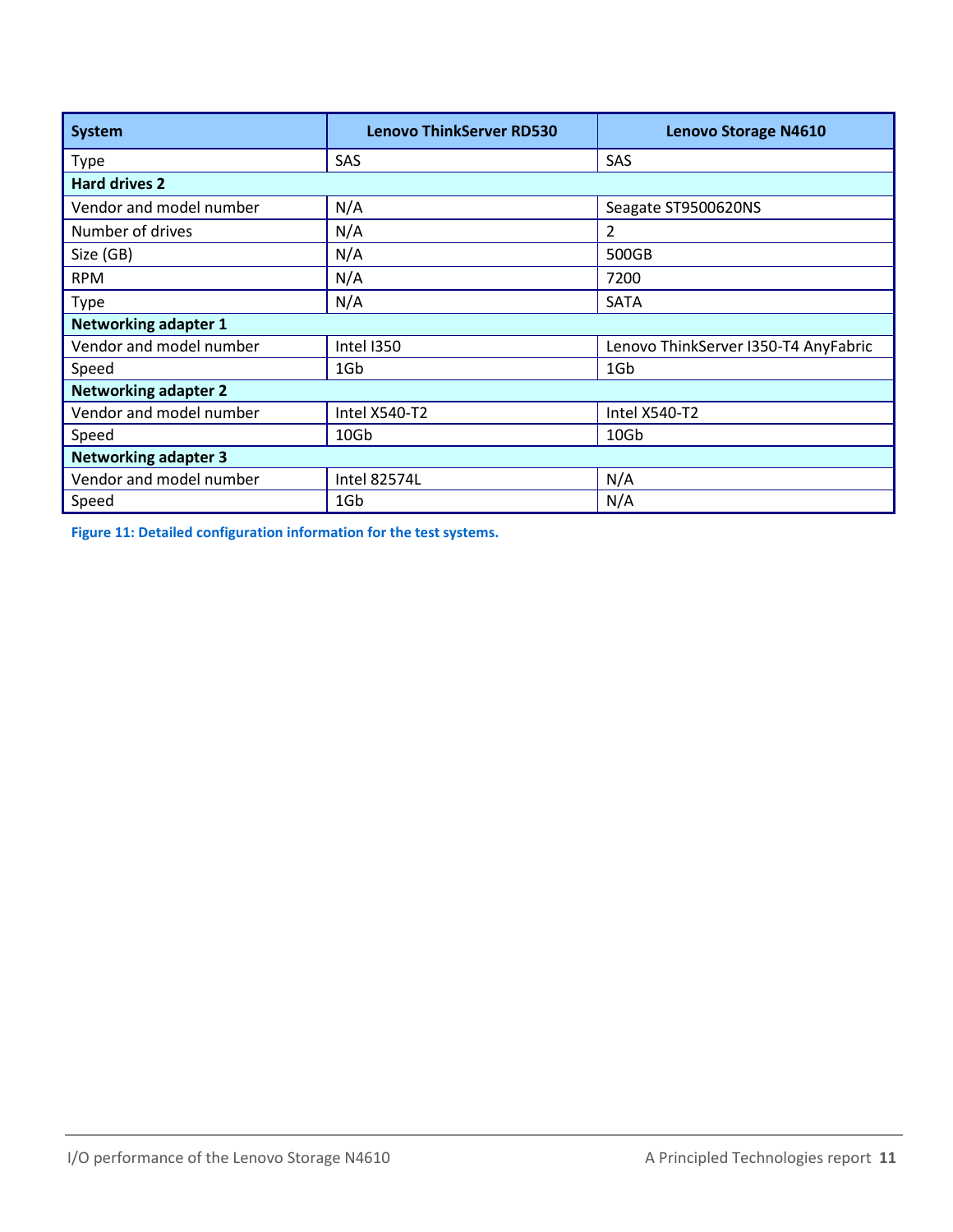# <span id="page-11-0"></span>**APPENDIX B – DETAILED TEST METHODOLOGY**

#### **About Iometer**

Iometer measures IOPS on single and clustered systems. Iometer performs I/O operations to stress a system, and then records the performance of these I/O operations and the system stress they create. We used Iometer version 1.1.0 on each solution to simulate the same file workloads on the solutions. For more details about Iometer, see [www.Iometer.org.](http://www.iometer.org/)

#### **Installing Microsoft Windows Server 2012 R2 Datacenter Edition on the Iometer Server**

- 1. Insert the installation media into the CD/DVD drive of the Iometer server, and restart the server.
- 2. When the option appears, press F11 to enter the Boot Manager.
- 3. Select BIOS Boot Menu.
- 4. Select SATA Optical Drive, and press Enter.
- 5. Press any key when prompted to boot from DVD.
- 6. When the installation screen appears, click My language is English (United States).
- 7. Leave language, time/currency format, and input method as default, and click Next.
- 8. Click Install now.
- 9. When the installation prompts you, enter the product key.
- 10. Select Windows Server 2012 Datacenter (Server with a GUI), and click Next.
- 11. Check I accept the license terms, and click Next.
- 12. Click Custom: Install Windows only (advanced).
- 13. Select the drive on which you want to install the OS, and click Next, at which point Windows begins automatically, and restarts automatically after completing.
- 14. When the Settings page appears, fill in the Password and Reenter Password fields with the same password.
- 15. Log in with the password you set up previously.

#### **Configuring Windows Update**

- 1. Open Windows Server Manager
- 2. Click Local Server.
- 3. Next to Windows Update, click Not configured.
- 4. Click Let me choose my settings.
- 5. Never check for updates (not recommended), and click OK.
- 6. Click Check for updates, and install all available updates.
- 7. Close the Windows Update window.

#### **Configuring Private Network**

We configured two 10Gb ports on both the server and the storage appliance for dedicated storage traffic. We configured our 10Gb switch to use jumbo frames.

- 1. From the Start menu on the N4610, select Control Panel.
- 2. Click Network and Internet.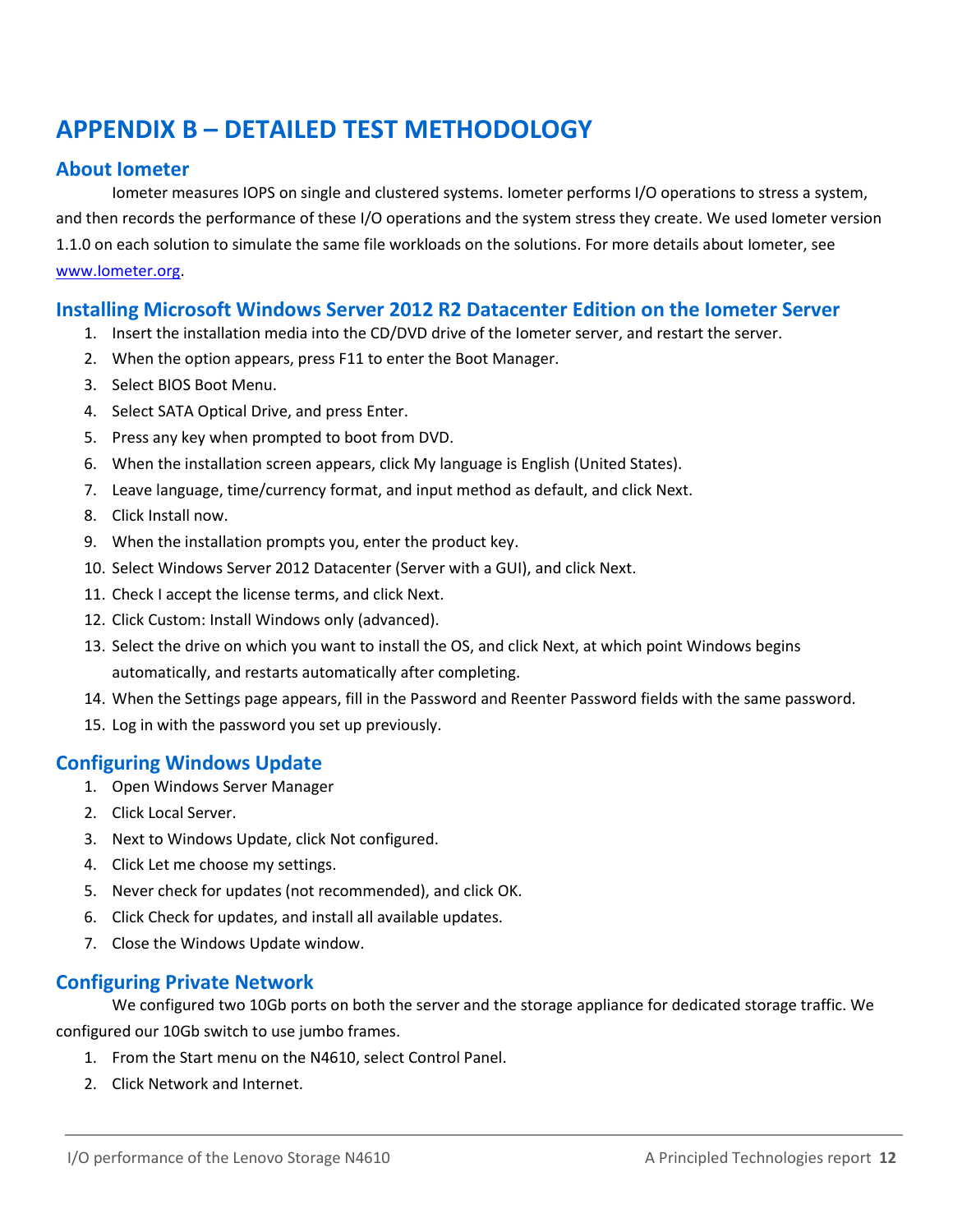- 3. Under Network and Sharing Center, click View network status and tasks.
- 4. Select the port currently used in the private network.
- 5. Click Properties.
- 6. Select the IPv4 connection and click Properties.
- 7. Assign a static IP address.
- 8. Click Advanced…
- 9. In the DNS tab uncheck Register this connection's addresses in DNS, and click OK.
- 10. Click OK.
- 11. Click Configure.
- 12. On the Advanced tab, choose the Storage Server Profile from the dropdown menu.
- 13. Scroll through Settings, and highlight Jumbo Packet.
- 14. Choose 9014 Bytes in the Value dropdown menu.
- 15. Click OK.
- 16. Repeat steps 2 through 12 on the second NIC, and both NICs on the Iometer server.

#### **Installing Iometer on the Iometer server**

- 1. On the Iometer server, open Internet Explorer.
- 2. Navigate to [www.iometer.org/doc/downloads.html](http://www.iometer.org/doc/downloads.html)
- 3. Click the download link for Iometer 1.1.0 for Windows x86-64.
- 4. Once the download finishes, unzip iometer-1.1.0-win64.x86\_64-bin.zip.
- 5. Double-click on IOmeter.exe and follow the on-screen instructions to install Iometer on the Iometer server using all default settings.

#### **Configuring the Iometer server for iSCSI**

- 1. On the Iometer server, open Windows Server Manager.
- 2. Click Add roles and features.
- 3. On the Before you begin screen, click Next.
- 4. Choose Role-based or feature-based installation, and click Next.
- 5. Choose the local server, and click Next.
- 6. Leave default server roles, and click Next.
- 7. Choose Multipath I/O, and click Next.
- 8. Click Install.
- 9. Click Close.
- 10. Press start, type MPIO, and click on the MPIO icon that pops up in the search results.
- 11. Select the Discover Multi-Paths tab.
- 12. Check Add support for iSCSI devices, and click Add.
- 13. Click Yes when prompted for reboot.
- 14. When the computer has finished rebooting, follow step 10 to launch MPIO properties again.
- 15. Verify that MSFT2005iSCSIBusType\_0x9 is listed in the Device Hardware Id window.
- 16. Click OK.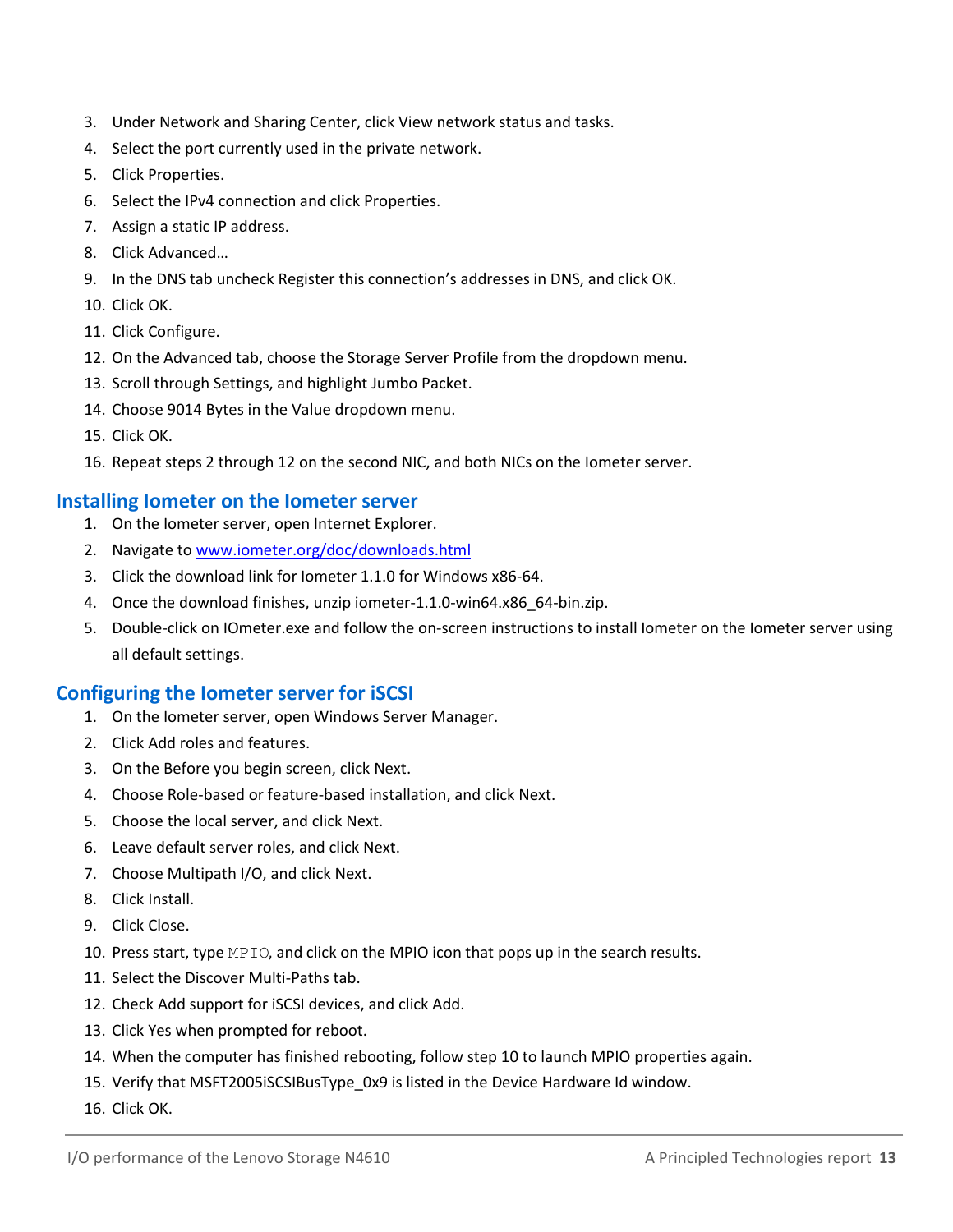- 17. Click Start, type iSCSI Initiator, and click on the iSCSI Initiator icon in the search results.
- 18. Click Yes to enable the iSCSI service.
- 19. On the Targets tab, type the host name of the appliance server, and click Quick Connect…
- 20. On the Quick Connect screen, click done.
- 21. On the Favorite Targets tab, highlight the iqn listed, and click Remove.
- 22. Return to the Targets tab, and click Properties.
- 23. Check the box of the identifier listed, and click Disconnect.
- 24. Click Add session.
- 25. Check the box for Enable multi-path, and click Advanced…
- 26. In the Local Adapter dropdown list, choose Microsoft iSCSI Initiator.
- 27. In the Initiator IP window, select the first static IP of the Iometer server.
- 28. In the Target portal IP, select the first static IP of the storage appliance.
- 29. Click OK to close the advanced settings window.
- 30. Click OK to close the target window.
- 31. Repeat steps 24 through 30 to create an identifier using the 2<sup>nd</sup> IPs of both servers.
- 32. To verify each target, select the Favorite Targets tab.
- 33. Highlight each target, and click Details.
- 34. Verify that the Source IP and Target IPs are correct.

#### **Add the iSCSI target role on the N4610**

We added the Windows iSCSI role to the storage appliance to allow the Iometer server to connect via iSCSi.

- 1. Open Windows server manager, and click Manage $\rightarrow$  Add Roles and Features
- 2. On the Before you begin page, click Next.
- 3. Choose Role-based or feature-based installation, and click Next.
- 4. Choose the local server, and click Next.
- 5. Expand File and Storage Services Role, and expand File and iSCSI Services.
- 6. Check the box for iSCSI Target Server, and choose Install on the required services popup. Click Next.
- 7. Leave default features, and click Next.
- 8. Click Install.

#### **Creating the iSCSI virtual disk and server target on the N4610**

We created a RAID 10 volume consisting of all 12 front bay drives, and mounted it as D: on the N4610.

- 1. Open Windows Server Manager, and select File and Storage Services  $\rightarrow$  ISCSI
- 2. Click To create an iSCSi virtual disk, start the New iSCSI Virtual Disk Wizard.
- 3. Choose the D: volume for the virtual disk location, and click Next.
- 4. Name your virtual disk, and click Next.
- 5. Choose 1TB for the size, and set to Fixed size. Click Next.
- 6. Choose New iSCSI Target, and click Next.
- 7. Enter a target name, and click Next.
- 8. Click Add…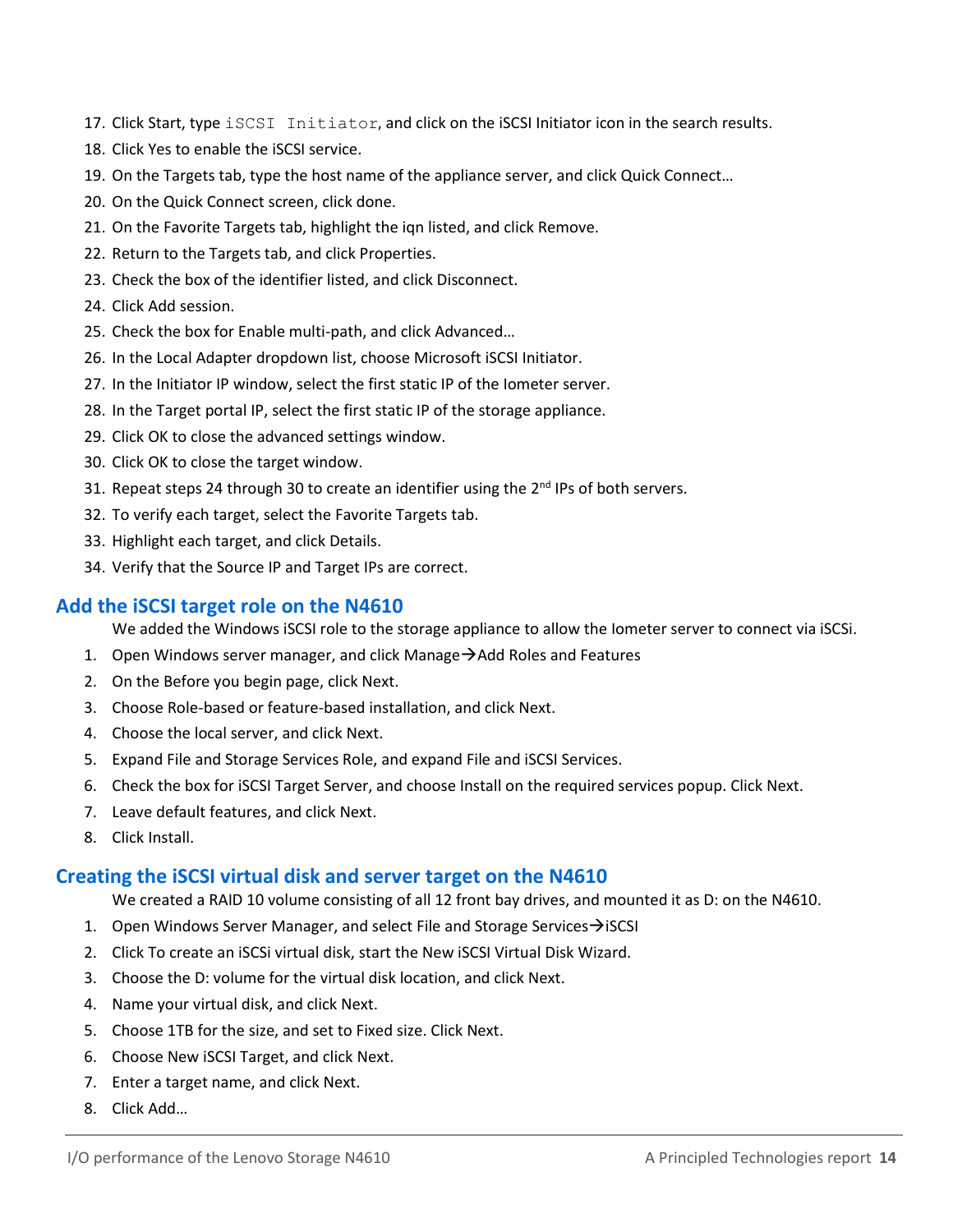- 9. Choose Enter a value for the selected type.
- 10. Choose IQN from the dropdown menu, and enter the iqn address of the Iometer server (found on the iSCSI Initiator Configuration tab on the Iometer server), and click Next.
- 11. Leave defaults on Enable Authentication, and click Next.
- 12. Click Create.
- 13. When the creation is finished, click Close.

#### **Mounting the virtual disk to the Iometer server**

- 1. If prompted, initialize the volume using GPT.
- 2. Right-click the volume, and choose New Simple Volume. Click Next.
- 3. Accept the maximum default size, and click Next.
- 4. Accept the default drive letter, and click Next.
- 5. Choose NTFS, type a name for your volume, and choose quick format. Click Next.
- 6. Click Finish.

#### **Creating the Iometer file and profiles**

- 1. Open Iometer.
- 2. On the disk target tab, highlight the worker and check the box of the target disk.
- 3. Enter the number of sectors for the size of the file you wish to create. We created a 200GB file.
- 4. On the access specification tab, choose Idle, and click Add.
- 5. Click the Start button, naming the test file whatever you choose.
- 6. Once the test file has been created, reboot the server.
- 7. Once the server has rebooted, open Iometer.
- 8. On the disk target tab, enter the number of outstanding I/Os relevant to your first workload profile (we used 64 per worker for all profiles).
- 9. On the access specification tab, click New.
- 10. Using the relevant sliders, adjust the settings to match the first workload profile.
- 11. Name the profile, and click save.
- 12. Highlight the server on the left hand side.
- 13. Choose the profile you created, and click Add.
- 14. Highlight each worker and ensure that the profile has been added to each one.
- 15. On the run settings tab, choose 5 minutes for ramp up time, and 15 minutes for run time.
- 16. Save the profile.
- 17. Repeat steps 8 through 16 for each of the remaining workloads.

#### **Configuring the Iometer Server for CIFS**

We created a RAID 10 from the 12 front bay disks on the N4610, and mounted the volume in Windows as a standard drive. We created a folder to hold the Iometer file in the root of the volume.

- 1. On the Iometer server, open File Manager.
- 2. Right Click This PC, and choose Map a Network Drive…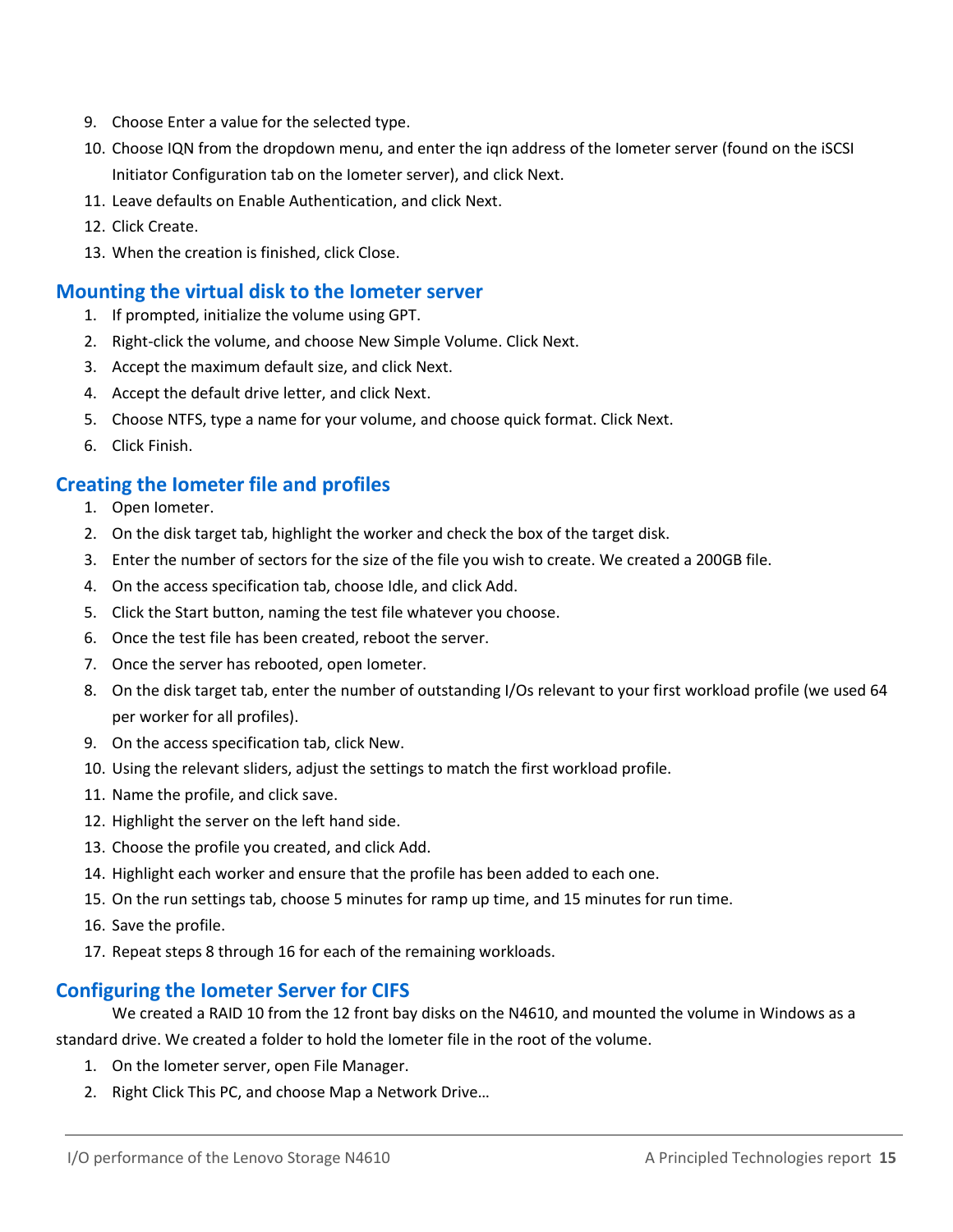- 3. Choose the drive letter in the dropdown menu.
- 4. Enter the path to the N4610 Iometer folder. (Example: [\\N4610HostName\D:\IometerFolder\)](file://N4610HostNameD:/IometerFolder)
- 5. Check the box for "Log in with different credentials," and click Finish.
- 6. Enter the username and password for the N4610, and check "remember my credentials"
- 7. Click OK.

#### **Running the test**

We executed the following steps for both iSCSI and CIFS testing. We created a folder on the Iometer server's C: drive containing all of the Iometer profiles we used in testing. We ran each profile three times alternating between 100% sequential profiles and 100% random profiles.

- 1. On the Iometer server, open the folder containing the Iometer profiles.
- 2. Double click on the first profile and let the test run in Iometer.
- 3. Repeat step 2 for all profiles, waiting for the previous run to finish before beginning a new run.
- 4. Reboot the both servers.
- 5. Repeat steps 1 through 3.
- 6. Reboot the both servers.
- 7. Repeat steps 1 through 3.